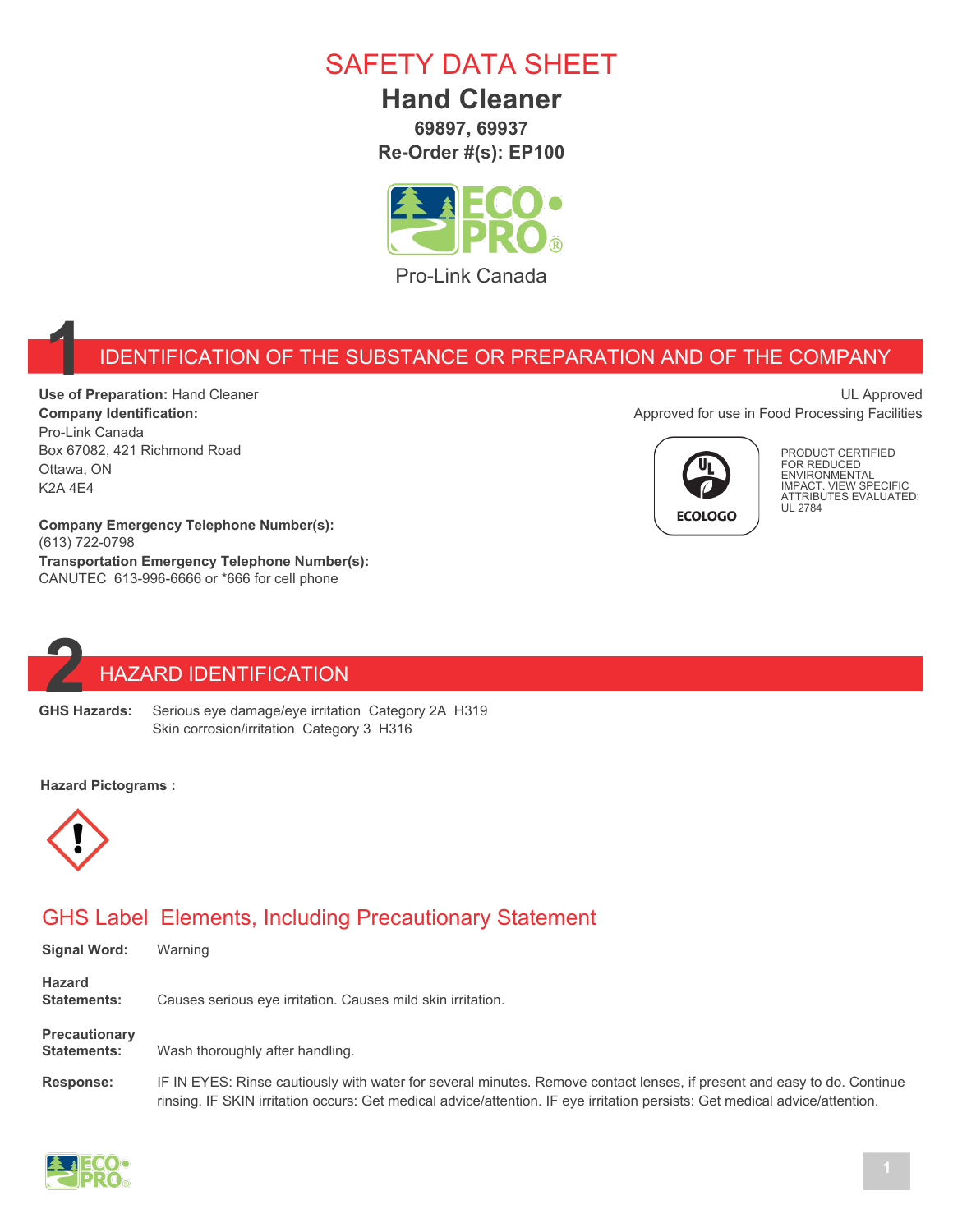### **3** COMPOSITION / INFORMATION ON INGREDIENTS

#### **Chemical Description:** Chemical Blend

| <b>Ingredient Name</b>                       | CAS#       | <b>Classification</b>                                                                                                                   | % by Wt |
|----------------------------------------------|------------|-----------------------------------------------------------------------------------------------------------------------------------------|---------|
| Sodium Dodecylbenzenesulfonate               | 25155-30-0 | Acute toxicity, oral Category 4 H302<br>Skin corrosion/irritation Category 2 H315<br>Serious eye damage/eye irritation Category 2A H319 | $1-5$   |
| Alkyl (C10-16) Ether Sulfate, Sodium<br>Salt | 68585-34-2 | Skin corrosion/irritation Category 2 H315<br>Serious eye damage/eye irritation Category 1 H318                                          | $1 - 5$ |

| <b>FIRST AID MEASURES</b>                             |                                                                                                                                                                                   |
|-------------------------------------------------------|-----------------------------------------------------------------------------------------------------------------------------------------------------------------------------------|
| Inhalation:                                           | not applicable                                                                                                                                                                    |
| <b>Eye Contact:</b>                                   | Remove contacts. Flush with water for at least 15 minutes, occasionally lifting the upper and lower eyelids.<br>Repeat if required. If irritation persists get medical attention. |
| <b>Skin Contact:</b>                                  | not applicable                                                                                                                                                                    |
| Ingestion:                                            | Have conscious person drink several glasses of water or milk. Contact doctor immediately.                                                                                         |
| <b>Most Important</b><br><b>Symptoms and Effects:</b> | no available data                                                                                                                                                                 |
| <b>Notes to Physician:</b>                            | Treatment based on judgment of attending physician.                                                                                                                               |

# **5** FIRE FIGHTING MEASURES

| Suitable extinguishing media:   | As appropriate for burning of surrounding products |
|---------------------------------|----------------------------------------------------|
| Unsuitable extinguishing media: | None known                                         |
| Special exposure hazards:       | No data available                                  |
| Special safety equipment:       | not applicable                                     |
| Fire and explosion:             | Not considered to be a fire or explosive hazard    |
| <b>Further information:</b>     | <b>None</b>                                        |

#### ACCIDENTAL RELEASE MEASURES

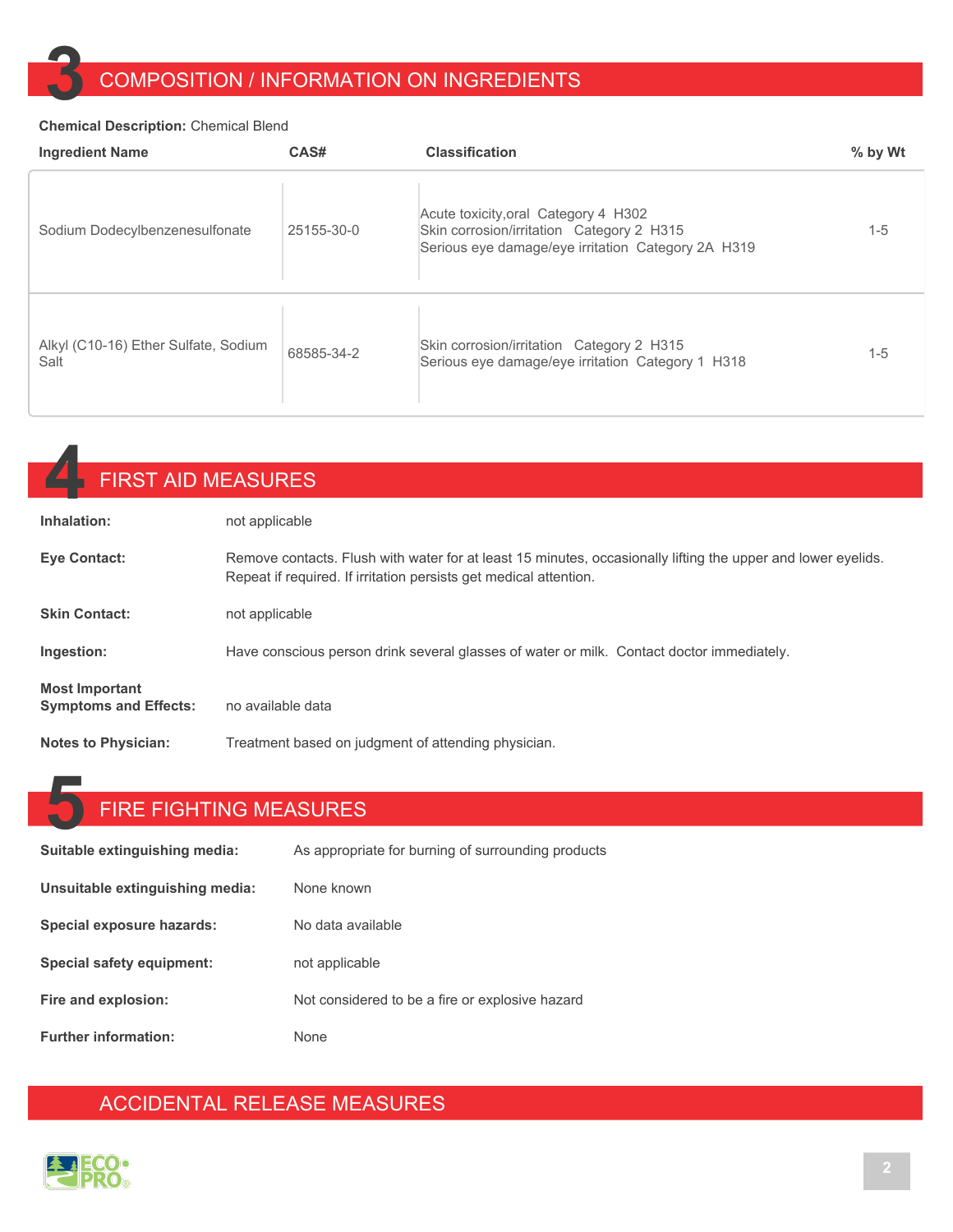

#### Personal Precautions, Protective Equipment and Emergency Procedures

**General Measures:** Wear suitable personal protective equipment. Do not get in eyes.

#### For Non-Emergency Personnel

| <b>Protective Equipment:</b> | Use appropriate personal protection equipment (PPE). |
|------------------------------|------------------------------------------------------|
| <b>Emergency Procedures:</b> | Evacuate unnecessary personnel.                      |

#### For Emergency Personnel

| <b>Protective Equipment:</b>      | Equip cleanup crew with proper protection.  |
|-----------------------------------|---------------------------------------------|
| <b>Emergency Procedures:</b>      | Stop leak if safe to do so. Ventilate area. |
| <b>Environmental Precautions:</b> | Prevent entry to sewers and public waters.  |

#### Methods and Material for Containment and Cleaning Up

| <b>For Containment:</b>             | Stop leak if safe to do so.                               |
|-------------------------------------|-----------------------------------------------------------|
| <b>Methods for Cleaning Up:</b>     | Recover and reuse as much of the product as possible.     |
| <b>Reference to Other Sections:</b> | See Heading 8. Exposure controls and personal protection. |

## **7** HANDLING AND STORAGE

| Precautions for safe handling:                               | Rinse hands thoroughly with water after use.              |
|--------------------------------------------------------------|-----------------------------------------------------------|
| Information about fire and<br>explosion protection:          | No special measures required.                             |
| Requirements to be met by<br>storerooms and receptacles:     | Keep container closed in a dry and well-ventilated place. |
| Information about storage in<br>one common storage facility: | Store away from foodstuffs.                               |
| <b>Further information about</b><br>storage conditions:      | Store in cool, dry conditions in well sealed receptacles. |
| Specific end use:                                            | No further relevant information available.                |

# **88 EXPOSURE CONTROLS / PERSONAL PROTECTION**<br>**Respiratory protection:** Normally not required. Mechanical ventilation should be ade

**Respiratory protection:** Normally not required. Mechanical ventilation should be adequate.

**Hand protection:** not applicable

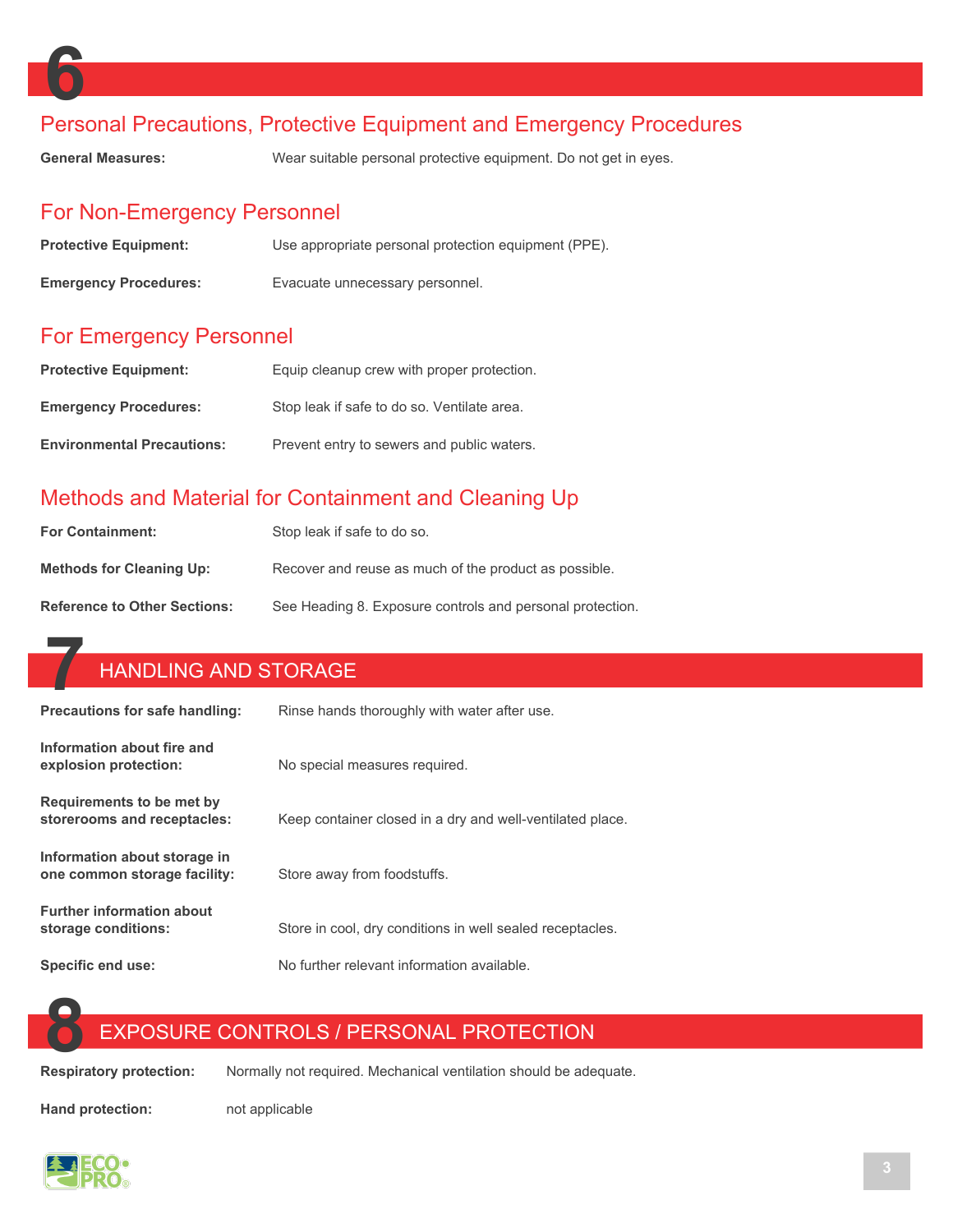| Eye protection:             | not applicable                                                          |
|-----------------------------|-------------------------------------------------------------------------|
| <b>Skin protection:</b>     | not applicable                                                          |
| Working hygiene:            | Handle in accordance with good industrial hygiene and safety practices. |
| <b>Exposure Guidelines:</b> | none                                                                    |



# **PHYSICAL AND CHEMICAL PROPERTIES**<br>State: Liquid

**Physical State:** Appearance: **clear** clear, light green soap **Molecular Weight:** No Data Available **Odour: none to slight fragrance Odour Threshold:** No Data Available **pH:** 6.0-8.0 **Melting Point:** No Data Available **Boiling Point:** No Data Available **Flash Point:** No Data Available Evaporation Rate (BuAc=1): No Data Available Flammable Limits in Air: No Data Available Upper Flammability Limit: No Data Available Lower Flammability Limit: No Data Available **Vapour Density (Air=1):** No Data Available Vapour Pressure: Mo Data Available **Specific Gravity:** 1.02-1.03 **Solubility in Water:** Soluble in water Log Pow (calculated): No Data Available Autoignition Temperature: No Data Available **Decomposition Temperature:** No Data Available **Viscosity:** min. 600 cps (3@12 rpm) **Solubility in other Solvents:** No Data Available Partition Coefficient: No Data Available **n-octanol / Water:** No Data Available Kinematic Viscosity: No Data Available **Dynamic Viscosity:** No Data Available **Explosive Properties:** No Data Available **Percent Volatile by Volume:** No Data Available

### **10** STABILITY AND REACTIVITY

| <b>Reactivity:</b>                                   | Normally stable.                                            |
|------------------------------------------------------|-------------------------------------------------------------|
| <b>Chemical stability:</b>                           | Stable under recommended storage conditions                 |
| <b>Thermal decomposition</b><br>conditions to avoid: | not known                                                   |
| <b>Possibility of hazardous</b><br>reactions:        | not known                                                   |
| Conditions to avoid:                                 | None Known. Keeps containers tightly closed when not in use |
| <b>Hazardous decomposition</b><br>products:          | none known                                                  |

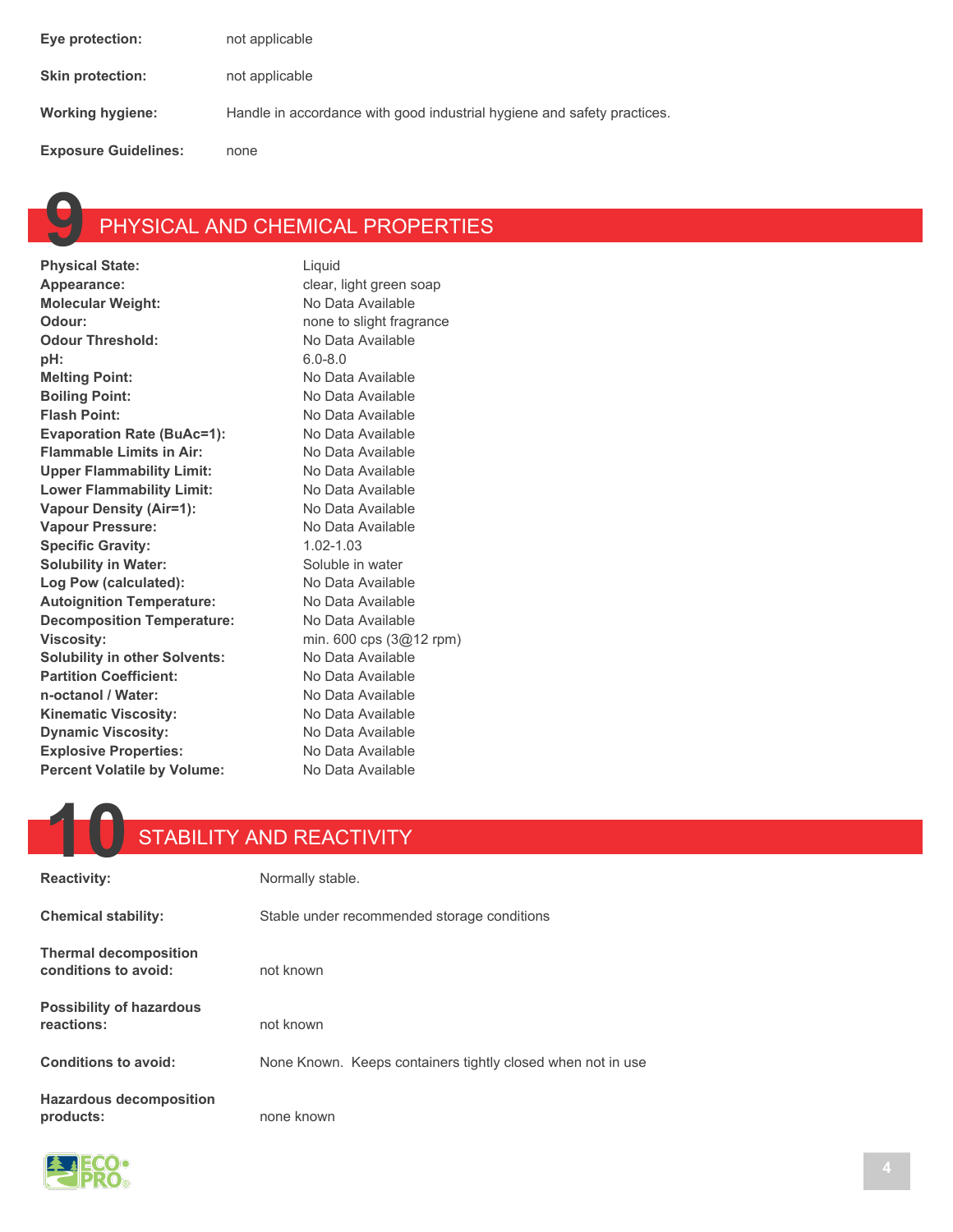**Hazardous polymerization:** Will not occur

### **11** TOXICOLOGICAL INFORMATION

#### Information on toxicological effects

**Acute toxicity:** please see below

#### Delayed and immediate effects as well as chronic effects from short and long-term exposure

| Symptoms:                                 | No data available                                                             |                                                                   |  |
|-------------------------------------------|-------------------------------------------------------------------------------|-------------------------------------------------------------------|--|
| Sensitization:                            | No sensitizing effects known                                                  |                                                                   |  |
| <b>Mutagenic Effects:</b>                 | No data available                                                             |                                                                   |  |
| <b>Carcinogenicity:</b>                   | None of the ingredients are listed by IARC, ACGIH, NTP and OSHA as carcinogen |                                                                   |  |
| <b>Reproductive Toxicity:</b>             | No data available                                                             |                                                                   |  |
| <b>STOT single exposure:</b>              | No data available                                                             |                                                                   |  |
| <b>STOT repeated exposure:</b>            | No data available                                                             |                                                                   |  |
| <b>Chronic Toxicity:</b>                  | No data available                                                             |                                                                   |  |
| <b>Target Organ Effects:</b>              | No data available                                                             |                                                                   |  |
| <b>Aspiration hazard:</b>                 | No data available                                                             |                                                                   |  |
| <b>Listed Ingredients:</b>                |                                                                               |                                                                   |  |
| Alkyl (C10-16) Ether Sulfate, Sodium Salt |                                                                               | LD 50 (dermal) >2000mg/kg rabbit<br>LD 50 (oral) >2000 mg/kg Rat  |  |
| Sodium Dodecylbenzenesulfonate            |                                                                               | LD 50 (dermal) >2000mg/kg rabbit<br>LD 50 (oral) > 1000 mg/kg Rat |  |



**Toxicity:** No data available for product.

Persistence and Degradability: No Data Available

**Bioaccumulative Potential:** No Data Available

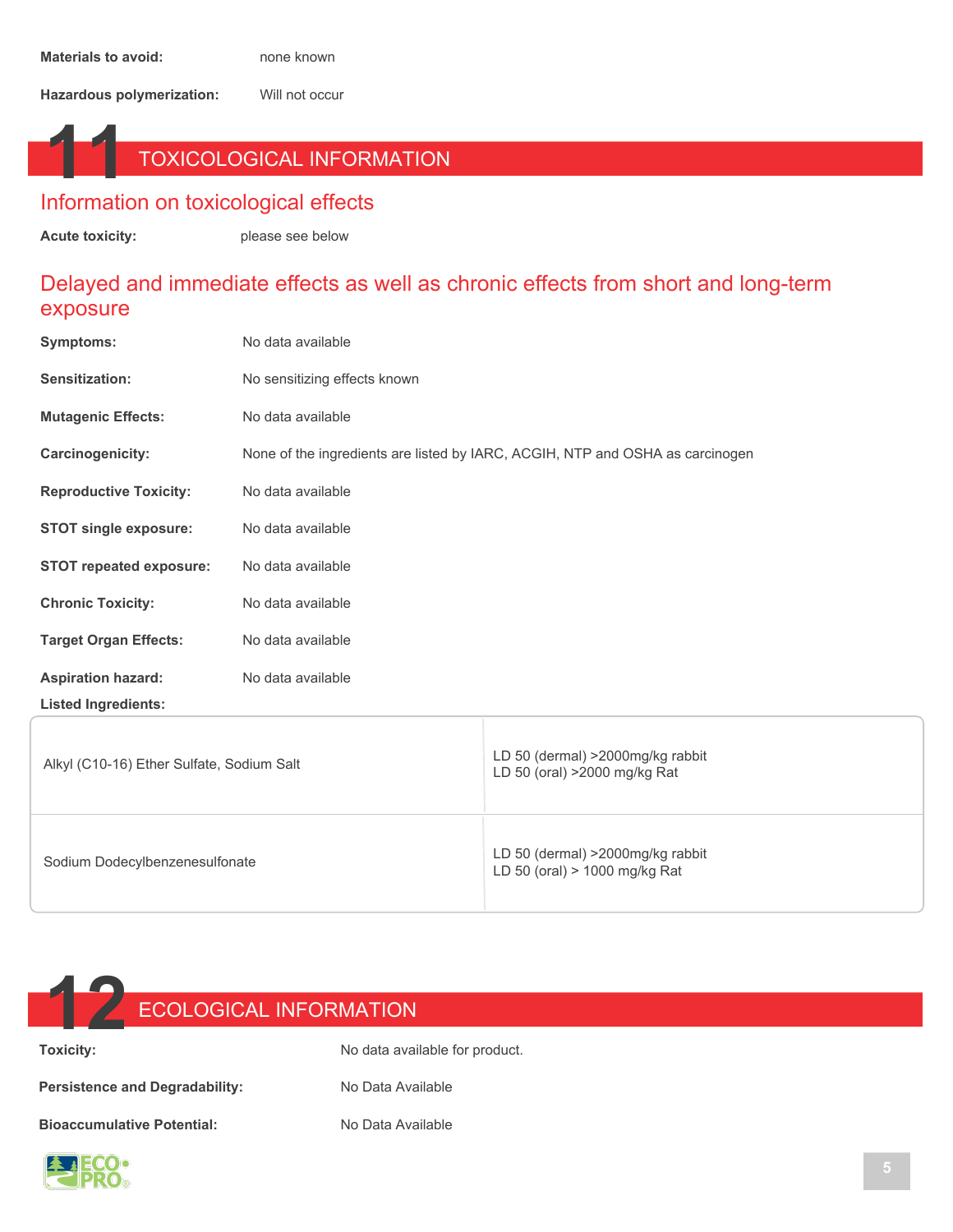| <b>Mobility in Soil:</b>                | No Data Available |
|-----------------------------------------|-------------------|
| <b>Other Information:</b>               | No Data Available |
| <b>Aquatic Toxicity:</b>                | No Data Available |
| Toxicity to algae, fish, invertebrates: | No Data Available |
| <b>Biodegradation:</b>                  | No Data Available |

| <b>DISPOSAL</b>                        |                                                                                                                |
|----------------------------------------|----------------------------------------------------------------------------------------------------------------|
| <b>Waste Disposal Recommendations:</b> | Dispose of waste material in accordance with all local, regional, national, and international<br>requlations.  |
| <b>Ecology - Waste Materials:</b>      | Avoid release to the environment.                                                                              |
| <b>Empty Containers:</b>               | Reuse if possible or triple rinse and dispose according to local, provincial, state and federal<br>regulations |

## **14** TRANSPORTATION INFORMATION

| <b>Department</b>             | <b>Proper Shipping Name</b> | <b>Contains</b> | <b>Hazard</b><br><b>Class</b> | UN# | <b>Packing</b><br>Group |
|-------------------------------|-----------------------------|-----------------|-------------------------------|-----|-------------------------|
| Canadian TDG (Road &<br>Rail) | Not Regulated               |                 |                               |     |                         |

**Please note:** This shipping description is of a general nature only. It does not consider package sizes, modes of transport and other specific circumstances. Appropriate regulations should be referenced, and handling for transportation of dangerous goods/hazardous materials should be performed by trained personnel only.

| <b>REGULATION</b>                         |                            |
|-------------------------------------------|----------------------------|
| <b>OSHA/WHMIS 2015 Classification:</b>    | Not Controlled under WHMIS |
| <b>California PROP 65:</b>                | no ingredients listed      |
| <b>Cdn Domestic Substance List (DSL):</b> | All Ingredients Listed     |

#### HMIS III Rating

**Health: Flammability: Physical: Personal Protection:**